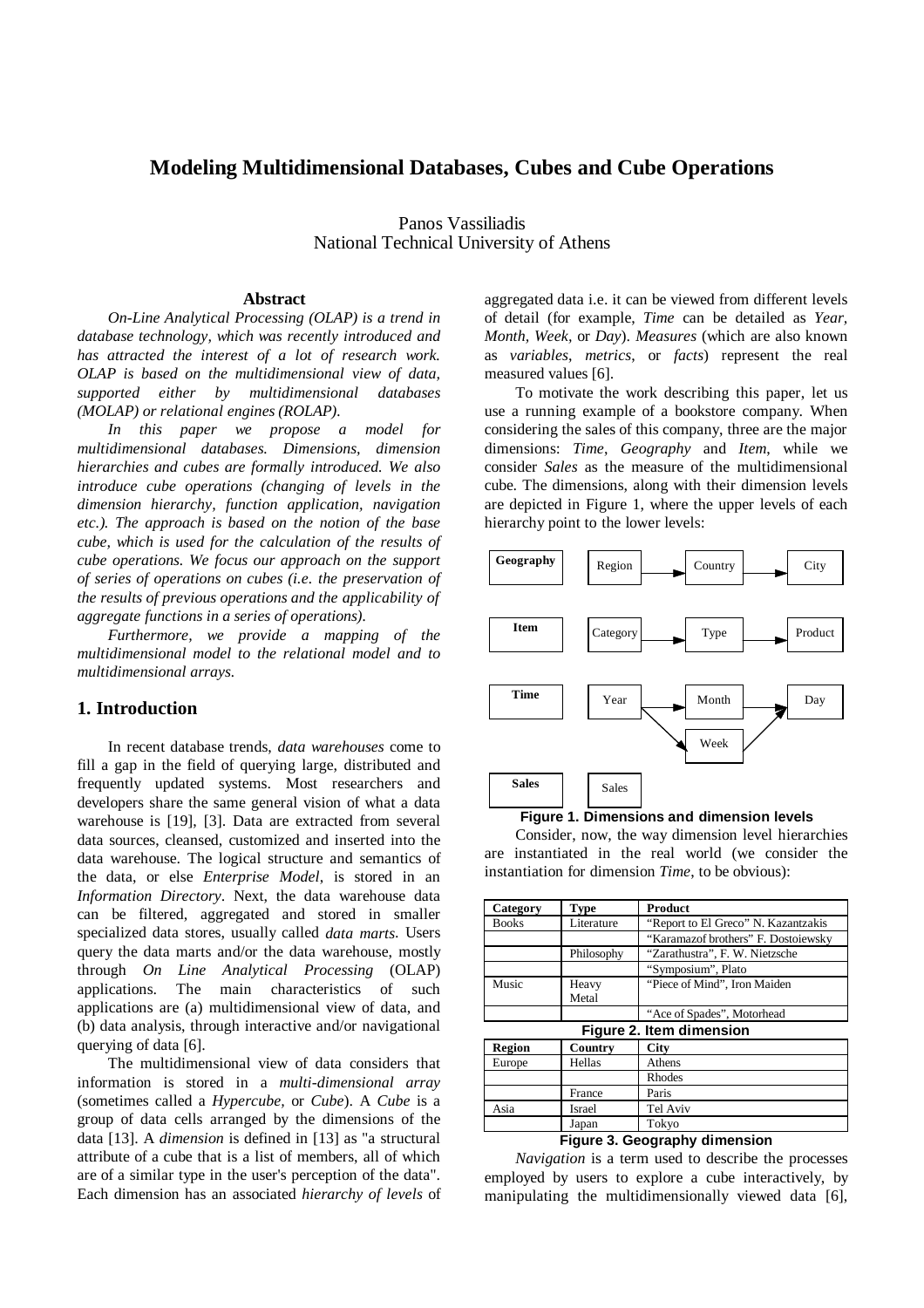[13]. Possible operations which can be applied are: *Aggregation* (or *Consolidation*, or *Roll-up*) which corresponds to summarization of data for the higher level of a hierarchy, *Roll Down (*or *Drill down*, or *Drill through*) which allows for navigation among levels of data ranging from higher level summary (up) to lower level summary or detailed data (down), *Selection* (or *Screening*, or *Filtering* or *Dicing*) whereby a criterion is evaluated against the data or members of a dimension in order to restrict the set of retrieved data, *Slicing* which allows for the selection of all data satisfying a condition along a particular dimension and *Pivoting* (or *Rotation*) throughout which one can change of the dimensional orientation of the cube, e.g. swapping the rows and columns, or moving one of the row dimensions into the column dimension, etc. [6], [13].

Two are the basic architectures for storing data in an OLAP database: ROLAP and MOLAP. *ROLAP (Relational OLAP*) [3] is based on a relational database server, extended with capabilities such as extended aggregation and partitioning of data [8]. The schema of the database can be a *star, snowflake,* or *fact constellation* schema [3]. On the other hand, *MOLAP (Multidimensional OLAP*) is based on "pure" Multidimensional Databases (MDDs), which logically store data in multidimensional arrays, which are heavily compressed and indexed, in the physical level, for space and performance reasons.

The main motivation of this paper is to provide a formal model for multidimensional databases. Since multidimensional databases are defined in terms of *dimensions* (which are organized in dimension *hierarchies*), the model represents them formally. Furthermore, classical OLAP operations, such as *roll-up, slice, dice* etc. are also represented by the model. We also provide a mapping to relational databases and multidimensional arrays. We make a serious design choice: since querying is done in an interactive way, we give emphasis to the tracking of series of operations, performed in a navigational way.

The major contribution of the paper is the modeling of cubes, dimensions and cube operations, in the context of series of operations. This formalization is currently used, in this paper, for a direct modeling of the usual OLAP operations. Instead of mapping OLAP operations to complex and complicated "relational", or "calculuslike" queries, we directly model them, in a straightforward fashion. To our knowledge, the modeling of the drill-down operation is introduced for the first time in our model. Since engines are based on relational technology, or multidimensional arrays, we also provide a direct mapping of cubes and their operations for each of these formalisms, so that both data warehouse designers and the engines themselves can take advantage of it.

The rest of this paper is organized as follows: in section 2 we present related work in the fields of models and algebras for data warehouse and OLAP applications. In section 3 we provide a model for multidimensional databases and cubes. In section 4 we provide a relational mapping of the aforementioned model and a mapping to multidimensional arrays. In section 5, we present the conclusions of our work and possible future extensions.

## **2. Related work**

Research has followed the evolution of industrial products in the field of OLAP. The *data\_cube* operator was introduced in [8]. There have also been efforts to model multidimensional databases. In [1], a model for multidimensional databases is introduced. The model is characterized from its symmetric treatment of dimensions and measures. A set of minimal (but rather complicated) operators is also introduced dealing with the construction and destruction of cubes, join and restriction of cubes and<br>merging of cubes through direct dimensions. merging of cubes through direct dimensions. Furthermore, an SQL mapping is presented.

In [12] a multidimensional data model is introduced based on relational elements. Dimensions are modeled as "dimension relations", practically annotating attributes with dimension names. The cubes are modeled as functions from the Cartesian product of the dimensions to the measure and are mapped to "grouping relations" through an applicability definition. A grouping algebra is presented, extending existing relational operators and introducing new ones, such as ordering and grouping to prepare cubes for aggregations. Furthermore, a multidimensional algebra is presented, dealing with the construction and modification of cubes as well as with aggregations and joins.

In [9] *n-dimensional* tables are defined and a relational mapping is provided through the notion of *completion*. An algebra (and an equivalent calculus) is defined with classical relational operators as well as restructuring, classification and summarization operators. The expressive power of the algebra is demonstrated through the expression of operators like the data cube operator and monotone roll-up.

In [2] multidimensional databases are considered to be composed from sets of tables forming denormalized star schemata. Attribute hierarchies are modeled through the introduction of functional dependencies in the attributes of the dimension tables. Nevertheless, this work is focused on the selection of an optimal set of materialized views, for the efficient querying and update of a data warehouse, and not in the modeling of cubes or cube operations.

In [4], a multidimensional database is modeled through the notions of dimensions and *f-tables*. Dimensions are constructed from hierarchies of dimension levels, whereas f-tables are repositories for the factual data. Data are characterized from a set of *roll-up* functions, mapping the instances of a dimension level to instances of another dimension level. A query language is the focus of this work: a calculus for f-tables along with scalar and aggregate functions is presented, basically oriented to the formulation of aggregate queries. In [5] the focus is on the modeling of multidimensional databases: the basic model remains practically the same,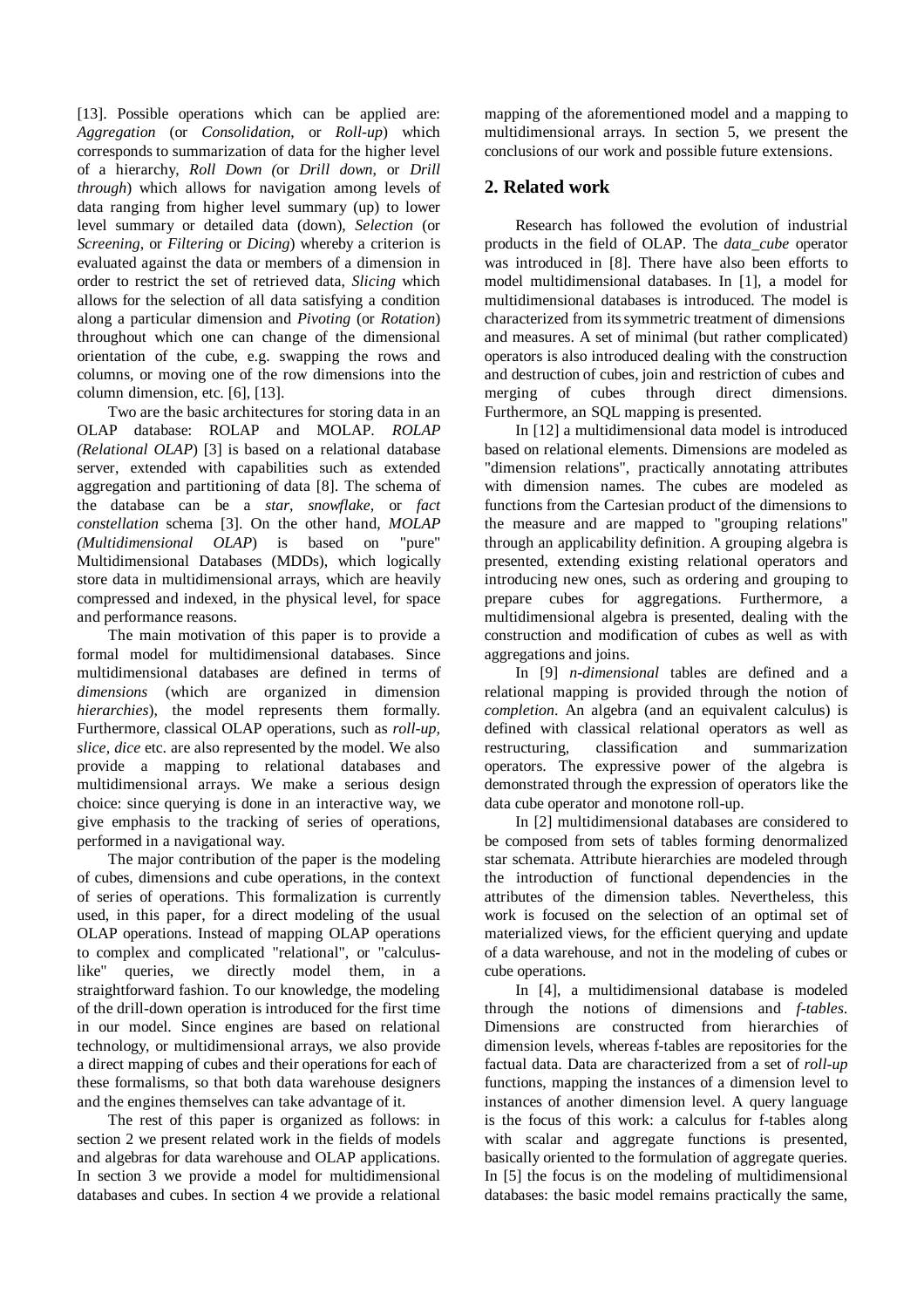whereas ER modeling techniques are given for the conceptual modeling of the multidimensional database.

In statistical databases [17], quite a lot of similar work has been done in the past. In [17] a comparison of work done in statistical and multidimensional databases is presented. The comparison is made with respect to application areas, conceptual modeling, data structure representation, operations, physical organization aspects and privacy issues. The basic conclusion of this comparison is that the two areas have a lot of overlap, with statistical databases emphasizing on conceptual modeling and OLAP emphasizing on physical organization and efficient access.

In [14] a data model for statistical databases is introduced. The model is based on "summary tables" and operators defined on them such as construction/destruction, concatenation/extraction, attribute splitting/merging and aggregation operators. The underlying algebra is a subset of the algebra described in [15]. Furthermore, physical organization and implementation issues are discussed. [14] is very close to practical OLAP operations, although discussed in the context of summary tables.

In [16] a functional model ("Mefisto") is presented. Mefisto is based on the definition of a data structure, called "statistical entity" and on operations defined on it like summarization, classification, restriction and enlargement.

In all of the aforementioned approaches the relationship of the proposed operators to real OLAP operations, such as roll-up, drill-down, slice and dice seems to be weak: it is either discussed informally for a subset of operators [1], indirectly dealt through the introduction of aggregation [12], [9], or in a different context [14], [16]. [2] and [5] are basically dealing with the modeling of cubes. The best approach seems to be given in [5]; yet a direct mapping to OLAP operations is still not provided. Furthermore, apart for [16], series of operations are not directly dealt with. Finally, to our knowledge, no explicit modeling of the drill-down operation exists.

## **3. A model of multidimensional space and cubes**

#### **3.1. Multidimensional space**

Let  $\Omega$  be the space of all *dimensions*. For each dimension D<sup>i</sup> there exist a set of *levels*, denoted as *levels(D<sub>i</sub>*). A *dimension* is a lattice  $(H, \leq)$  of levels. Each path in the lattice of a dimension hierarchy, beginning from its least upper bound and ending in its greatest lower bound is called a *dimension path*. Each dimension path is a linear, totally ordered list of levels. We extend the notion of the function *levels*, for dimension paths:  $levels(D_{pi})$  is a list, where the higher a level semantically is, the higher its rank is in the dimension path. The total order allows us to use comparison operators for the dimension levels. For instance, if we consider the

dimension path [year, month, day], then *day < month < year*, whereas for the dimension path [year, week, day], *day < week < year* holds*.* A dimension D consists of a set of dimension paths, *paths(D).* In the case of linear dimensions, where there is a single dimension path in the dimension, we will use the terms *dimension* and *dimension path* interchangeably.

Let  $\Psi$  be the space of all dimension levels. We can find the dimension where a dimension level belongs to, through the operator *h*:  $h(DL_i) = D$  if  $DL_i \in levels(D)$ . We impose the restriction that a dimension level belongs to exactly one dimension. Furthermore, we can find the rank of a dimension level in a dimension path, through the function *level(DL<sub>i</sub>*). *level(DL<sub>i</sub>*) =  $k$ , when DL<sub>i</sub> =  $levels(D_{pi})[k]$  (in other words,  $DL_i$  is the k-th level of the dimension path  $D_{pi}$ , starting the enumeration from the lowest levels).

For each dimension level there is a set of *values* belonging to it (e.g. dimension level "city" has "Athens", "Paris", "Rome"... as values). We define *dom(DLi)* as the set of all the values of a dimension level DL<sup>i</sup> . Let *V* be the space of all values. A dimension level is *atomic* if its domain is a subset of *V*. If the domain of a dimension level is a subset of *P(V)* (the power set of *V*) then the dimension level is *multi-valued*. We use bag semantics for multi-valued dimension levels. As in [15], we use the prefix "\*" for multi-valued attributes.

A value *x*, can have *ancestors* and *descendants*. Let *x* belong to a specific dimension level  $L_0$ ; then, there are specific instances related to  $x$ , at higher (lower) dimension levels, corresponding to more general (detailed) terms, that is

 $\text{arcestor}(x, DL) = y, y \in \text{dom}(DL), DL_0 < DL$  and

*descendants(x, DL)* = { $x_1$ *, x*<sub>2</sub>*, ..., x*<sub>k</sub>}, *x*<sub>1</sub>*, x*<sub>2</sub>*, ..., x*<sub>k</sub> ∈  $dom(DL), DL < DL<sub>0</sub>$ .

For example, if we consider the dimension path [year, month, day] then *ancestor*(FEB 1997, year) = 1997 and *descendants*(FEB 1997, day) = {1 FEB 1997, 2 FEB 1997, ..., 28 FEB 1997}. We will assume the following properties for the *ancestor* relationship:

- 1. *ancestor(x, DL)* = *x,* if  $x \in dom(DL)$
- 2. if  $x =$  *ancestor(y, DL)* and  $y =$  *ancestor(x, DL)*, then *x*  $=$   $v$
- 3. if  $x =$  *ancestor(y, DL<sub>1</sub>)* and  $y =$  *ancestor(z, DL<sub>2</sub>)*, then  $x =$ *ancestor*(*z*, *DL*<sub>*1*</sub>)

The third property guarantees that when more than possible paths exist from *z* to *x*, in the dimension level lattice, then all these paths are consistent.

#### **3.2. Cubes**

In this section we shall introduce the notion of *cubes*, *basic cubes* and *multidimensional databases*. The *cubes* are the basic entities of the model, whereas *basic cubes* are cubes with the most detailed data. A *multidimensional database* is a set of dimensions, dimension levels and a basic cube.

We define a *basic\_cube*  $C_b$  as a 3-tuple  $\langle D_b, L_b, L_c \rangle$  $R_b$ , where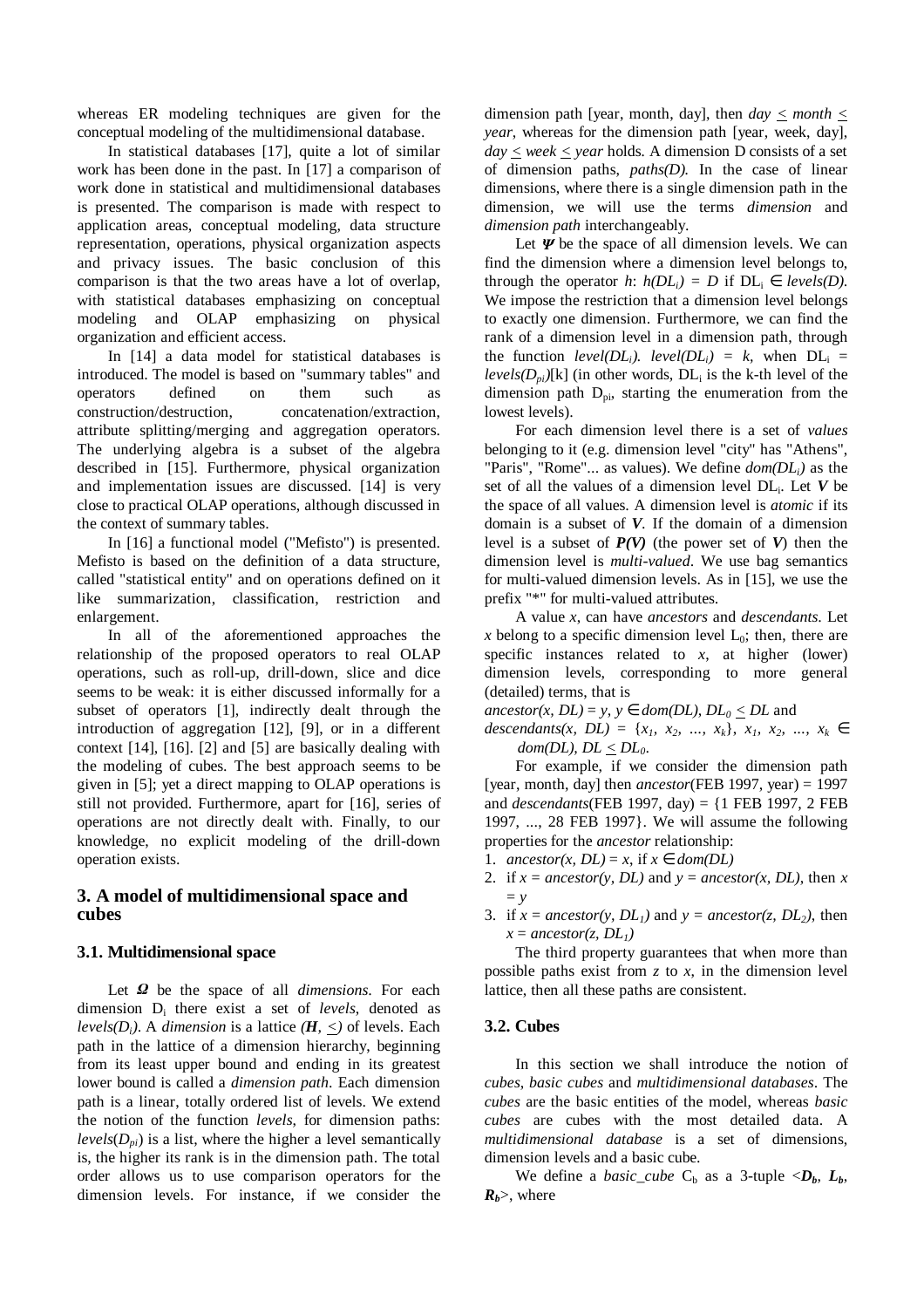- $D_b = \langle D_1, D_2, \dots D_n, M \rangle$  is a list of dimensions  $(D_i,$  $M \in \Omega$ ). M is a dimension that represents the measure of the cube.
- $L_b = \langle DL_{b1}, DL_{b2}, ... DL_{bn}, *ML>$  is a list of dimension levels  $(DL_{bi}, *ML \in \Psi)$ . ML is the dimension level of the measure of the cube. We demand that all the dimension levels are at the lowest level of their respective dimensions ( $\forall$  DL<sub>b</sub>  $\in$  **L**<sub>b</sub>,  $level(l) = 1$ ). We also demand that ML is multivalued.
- $\mathbf{R}_b$  is a set of *cell data* -i.e. a set of tuples of the form *x* =  $[x_1, x_2, ..., x_n, *m],$  where  $∀$  *i* in  $[1, ..., n], x_i ∈$  $dom(DL_{bi})$  and  $\ast m \in dom(\ast ML)$ .

We define a *Cube* C as a 4-tuple  $\langle D, L, C_{\rm b}, R \rangle$ , where

- $D = \langle D_1, D_2, ... D_n, M \rangle$  is a list of dimensions  $(D_i, M)$  $\in \Omega$ ). M is a dimension that represents the measure of the cube. We will denote M as *measure\_dimension(C)*.
- $L = \langle DL_1, DL_2, ... DL_n, *ML \rangle$  is a list of dimension levels (DL<sub>i</sub>, \*ML  $\in \Psi$ ). \*ML is the dimension level of the measure of the cube. We will denote \*ML as *measure dimension level(C)*. We demand that  $\forall$  DL<sub>i</sub>  $\in L$ ,  $DL_i \in levels(D_i)$ . As it will be shown from the cube operations, we also demand that \*ML is multivalued.
- $C_b$  is a *basic\_cube*. We will call  $C_b$ , the *base\_cube* of C ( $C_b = base\_cube(C)$ ). The data of  $C_b$  can be used for the calculation of the contents of C. Furthermore, we impose the restriction, that  $\forall d \in C.D \exists d' \in C_b.D$ :  $d = d'$ . In other words, all the dimensions of a cube must exist in its *base\_cube*.
- *R* is a set of cell data -i.e. a set of tuples of the form as a tuple  $x = [x_1, x_2, ..., x_n, *m]$ , where  $\forall i$  in [1, ..n],  $x_i$  $\in dom(DL_i)$  and  $\stackrel{*}{m} \in dom(\stackrel{*}{m}L)$ .

We can consider basic cubes as cubes. We extend the definition of a basic cube  $C_b$  to be a 4-tuple  $\langle D_b, L_b, L_c \rangle$  $C_b$ ,  $R_b$  -i.e. we define a basic cube to be the *base\_cube* of itself.

We define a *Multidimensional Database* as a couple  $\langle D, C \rangle$ . *D* is a set of dimensions and *C* is a basic cube, the dimensions of which belong to *D*.

*Cell data* are the data of a cube. Each cell is defined by a set of values and a measure, which is also a value. Thus, a cell *x* is a tuple  $x = [x_1, x_2, ..., x_n, x_m]$ . We introduce the following shortcut notations:

*dimensions*(
$$
x
$$
) =  $\langle x_1, x_2, ..., x_n \rangle$ ,

 $measure(x) = *m$ ,

*dimensions*(*x*)(*i*) = *x*<sub>*i*</sub>, where  $C = \langle D, L, C_b, R \rangle \wedge (x \in$ *R)*,

*dimensions*(*x*)(*d*) = *x*<sub>*i*</sub>, where  $C = \langle D, L, C_b, R \rangle \land d \in D$  $∧ d = D(i) ∧ (x ∈ R).$ 

In our running example, let us consider that a *basic\_cube* for the bookstore company is instantiated as shown in Figure 4.

Intuitively, it might strike the reader as strange the fact that we define a cube in terms of another cube and that we practically provide two data sets  $(R \text{ and } C_{\text{b}}. R_{\text{b}})$ for the instantiation of a single cube. Nevertheless, there

are two major reasons for which we choose to follow this specific approach:

| Time       | <b>Item</b>               | Geography       | <b>Sales</b>   |
|------------|---------------------------|-----------------|----------------|
| 1997-01-01 | "Report to El Greco"      | Rhodes          | 15             |
| 1997-01-01 | "Ace of Spades"           | Paris           | 8              |
| 1997-01-01 | "Report to El Greco"      | Athens          | 11             |
| 1997-02-06 | "Symposium"               | Rhodes          | 7              |
| 1997-02-18 | "Karamazof brothers"      | Paris           | 5              |
| 1997-02-18 | "Report to El Greco"      | Athens          | 2              |
| 1997-03-03 | "Karamazof brothers"      | Rhodes          | $\overline{4}$ |
| 1997-03-03 | "Karamazof brothers"      | Athens          | 10             |
| 1997-03-28 | "Symposium"               | Rhodes          | 5              |
| 1996-10-12 | "Report to El Greco"      | Paris           | 7              |
| 1996-05-06 | "Piece of Mind"           | Tokyo           | 10             |
| 1996-09-07 | "Piece of Mind"           | Rhodes          | 7              |
| 1996-03-28 | "Karamazof brothers"      | Tel Aviv        | 12             |
| 1996-01-01 | "Karamazof brothers"<br>. | Tel Aviv<br>. . | 40             |

#### **Figure 4. Basic\_Cube = <D0, L0, Basic\_Cube, R0>, D0 = <Time, Item, Geography, Sales>, L0 = <Day, Product, Region, Sales>, R0 is shown in the above table**

First, the definition of the data of a cube in terms of its *base* cube enables the direct and correct evaluation of its contents. A specific example will help us clarify this statement. Suppose, that we summarize the sales of Figure 4 at the month level. Suppose then, that we would like to see the average sales at the year level. This result cannot be directly calculated from the result of the previous cube. The existing algebras that we know of [1], [12], [LR97] would not take this problem into account, or would assume that the operation will be disallowed by the system [16]. Since this kind of sequences of operations is typical for OLAP applications, the correctness of the result of the operations of the cube can be guaranteed, by referring to the relevant data of the most basic granularity.

Secondly, all the aforementioned algebras cannot deal directly with *drill-down* operations (i.e. with navigation to lower levels of dimension hierarchies). This is obvious, since a sum cannot be analyzed to its components unless a join operation with a cube of the required granularity takes place. As it can easily be anticipated, the definition of a cube in terms of a basic cube enables the drilling-down without possibly costly join operations with other cubes. As it will be shown in the sequel, in the case of the relational mapping of our model (which can be used for ROLAP), joins actually take place; yet they are made between a fact table and the tables representing the dimensions of the cube. Techniques like *star-join* [7] can be employed to optimize this kind of operations.

## **3.3. Cube operations**

The definition of a cube is accompanied with the definition of cube operations. We categorize cube operations into simple ones, such as *level\_climbing, packing, function\_application, projection*, *dicing* and complex ones, such as *navigation* and *slicing*, which are defined on top of the simple ones*.* We do not deal with *pivoting* since we consider it to be just a reorganization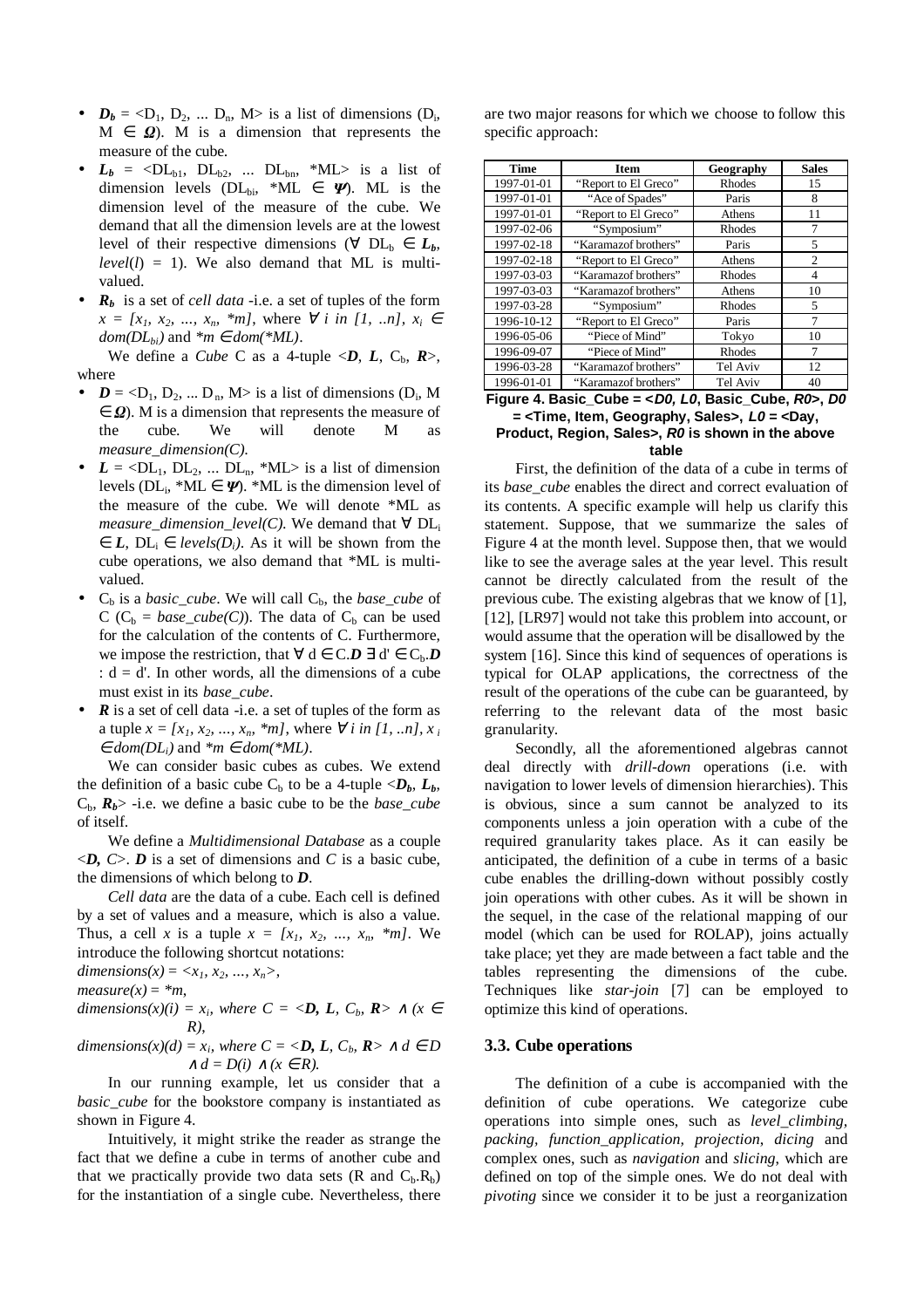of the presentation of the data, rather than a modification of their value or structure. Each one of the operations results in a new cube, when applied to an existing cube. *Slicing* and *navigation* apply aggregate functions to the data of the cube. The set of allowed aggregate functions is {*sum, avg, count, min, rank(n), no-operation*}. All of them are the well known relational aggregate functions, except for *no-operation* which means that no function is applied on the data of the cube and *rank(n)* which returns the first n-components of an aggregated set of values which can be ordered. In the sequel we will suppose that the original cube  $C = \langle D, L, C_{b}, R \rangle, D = \langle D_1, D_2, ..., D_n,$  $M$ ,  $L = \langle DL_1, DL_2, ..., DL_n, *ML$ ,  $C_b = \langle D_b, L_b, C_b,$  $R_b$  and that the new cube C', which is the result of the operations is  $C' = \langle D', L', C_{b}, R' \rangle$ .

**Level\_Climbing.** Let d be a set of dimensions belonging to C and dl the set of the corresponding dimension levels of C. Without loss of generality we assume that d consists of the last k dimensions of D. Let also  $dl_{old}$  be the original dimension levels of C, belonging to  $\underline{d}$  :  $\underline{dl}_{old}$  = {DL<sub>n-k+1</sub>, ..., DL<sub>n</sub>}. Then,  $C'$  = Level\_Climbing(C,  $\underline{d}$ ,  $\underline{d}$ ) = LC(C,  $\underline{d}$ ,  $\underline{d}$ ) is defined as follows:

 $D' = D, L' = L - \underline{dl}_{old} \cup \underline{dl}, C_b' = C_b$  and

 $R' = \{x \mid \exists y \in R : \text{dimensions}(x)(D_i) = \text{dimensions}(y)(D_i)\}$  $\forall$  D<sub>i</sub> ∉ d ∧ *dimensions*(x)(D<sub>i</sub>)  $\textit{ancestor}(dimensions(y)(D_i), dl_i), \forall D_i \in \underline{d}, dl_i \in \underline{dl},$ dl<sup>j</sup> ∈ *levels*(Dj) ∧ *measure*(x) = *measure*(y), if M ∉ d }

We impose the restrictions that  $\underline{d}$ ,  $\underline{d}$  are consistent with each other and that for all the dimension levels of dl, the respective dimension levels of  $dl_{old}$  belong to the same dimension path and are of lower or equal level (for example, one cannot perform *Level\_Climbing* between months and weeks). Intuitively, *Level\_Climbing* is the replacement of all values of a set of dimensions with values of dimension levels of higher level. In Figure 5, an example of the *Level\_Climbing* operation is presented:

| <b>Time</b> | <b>Item</b>          | Geography | <b>Sales</b>   |
|-------------|----------------------|-----------|----------------|
| 1997        | "Report to El Greco" | Europe    | 15             |
| 1997        | "Ace of Spades"      | Europe    | 8              |
| 1997        | "Report to El Greco" | Europe    | 11             |
| 1997        | "Symposium"          | Europe    | 7              |
| 1997        | "Karamazof brothers" | Europe    | 5              |
| 1997        | "Report to El Greco" | Europe    | $\overline{c}$ |
| 1997        | "Karamazof brothers" | Europe    | 4              |
| 1997        | "Karamazof brothers" | Europe    | 10             |
| 1997        | "Symposium"          | Europe    | 5              |
| 1996        | "Report to El Greco" | Europe    | 7              |
| 1996        | "Piece of Mind"      | Asia      | 10             |
| 1996        | "Piece of Mind"      | Europe    | 7              |
| 1996        | "Karamazof brothers" | Asia      | 12             |
| 1996        | "Karamazof brothers" | Asia      | 40             |

**Figure 5. C1 = LC(Basic\_Cube, {Geography, Time}, {Region, Year}), C1 = <D1, L1, Cb1, R1>, D1 = <Time,**

#### **Item, Geography, Sales>, L1 = <Year, Product, Region, Sales>, Cb1 = Basic\_Cube, R1 is shown in the above table**

**Packing.** We define  $C' = Packing(C) = P(C)$  as follows:

 $D' = D, L' = L, C_b' = C_b$  and

 $R' = \{x \mid \exists y \in R : dimension(s)(D_i) = dimension(s(y)(D_i))\}$  $\forall$  i ∈ 1, ..., n  $\land$  *measure*(x) = {*l* | ∃ t ∈ *R*,  $dimensions(y) = dimensions(t) \wedge l = measure(t)$ }

Intuitively, *packing* is the consolidation of the cube, through the merging of multiple instances having the same dimension values into one. *Packing* has bag semantics. In Figure 6, an example of the *Packing* operation is presented:

| Time     | Item                  | Geography    | <b>Sales</b> |
|----------|-----------------------|--------------|--------------|
| 1997     | "Report to El Greco"  | Europe       | 15, 11, 2    |
| 1997     | "Ace of Spades"       | Europe       |              |
| 1997     | "Symposium"           | Europe       | 7.5          |
| 1997     | "Karamazof brothers"  | Europe       | 5, 4, 10     |
| 1996     | "Report to El Greco"  | Europe       |              |
| 1996     | "Piece of Mind"       | Asia         | 10           |
| 1996     | "Piece of Mind"       | Europe       |              |
| 1996     | "Karamazof brothers"  | Asia         | 12,40        |
| Finure 6 | $C2 - P(C1) C2 - ZD2$ | 12C.2<br>P2. |              |

**Figure 6. C2 = P(C1), C2 = <D2, L2, Cb2, R2>, D2 = <Time, Item, Geography, Sales>, L2 = <Year, Product, Region, Sales>, Cb2 = Basic\_Cube, R2 is shown in the above table**

**Function\_Application.** Let *f* be a function belonging to {*sum, avg, count, min, rank(n), nooperation*}. Then,  $C' = Function Application(C, f) =$ *F(C, f)* is defined as follows:

 $D' = D$ ,  $L' = L$ ,  $C_b' = C_b$  and

*R*' ={x | ∃ y ∈ *R*: *dimensions*(x) = *dimensions*(y)  $\land$  $measure(x) = f(measure(y))$  }

Intuitively, *Function\_application* is the application of a specific function to the measure of a cube.

**Projection.** Let d be a projected dimension. *C' = Projection(C, d)* =  $\pi$ (*C, d)* is then defined, as follows:

 $D' = D - d$ ,  $L' = L - DL$ ,  $DL \in levels(d)$ ,  $DL \in L$ ,

 $C_b' = \langle D_b', L_b', C_b', R_b' \rangle$ , where,

 $D_b' = D_b - d$ ,

 $L_b' = L_b$  - *levels*(d)(1), and

 $R_b' = \{x \mid \forall y \in R_b, \text{ dimensions}(x)(D_i) =$  $dimensions(y)(D_i)$ ,  $\forall$   $D_i \neq d$ ,  $i \in 1, ..., n$  ^  $measure(x) = measure(y)$ 

 $R' = \{x \mid \exists y \in R : \text{dimensions}(x)(D_i) = \text{dimensions}(y)(D_i),\}$  $∀ D<sub>i</sub> ≠ d, i ∈ 1, ..., n ∧ measure(x) = measure(y)$ 

Intuitively, *projection* is the deletion of a dimension both from the cube and its *base\_cube*.

**Navigation.** Let *d* be the dimension over which we navigate, *dl* the target level of the navigation and *f* the applied aggregate function. Suppose that the dimension d is the *i-th* element of D. Then, we define *C' = Navigation(C, d, dl, f)* as follows:

## $C' = \text{Navigation}(C, d, dl, f) = F(P(LC(C_b, fD_1, D_2, ..., d_1,$ *..., Dn}, {DL1, DL2, ..., dl, ..., DLn} )),f)*

The purpose of the navigation operator is to take a cube from a specific state, change the level of a specific dimension, pack the result and produce a new cube with a new state, through the use of an aggregate function. The dimensions of the new cube are the dimensions of the old one. The dimension levels are also the same, except for the one of the dimension where we change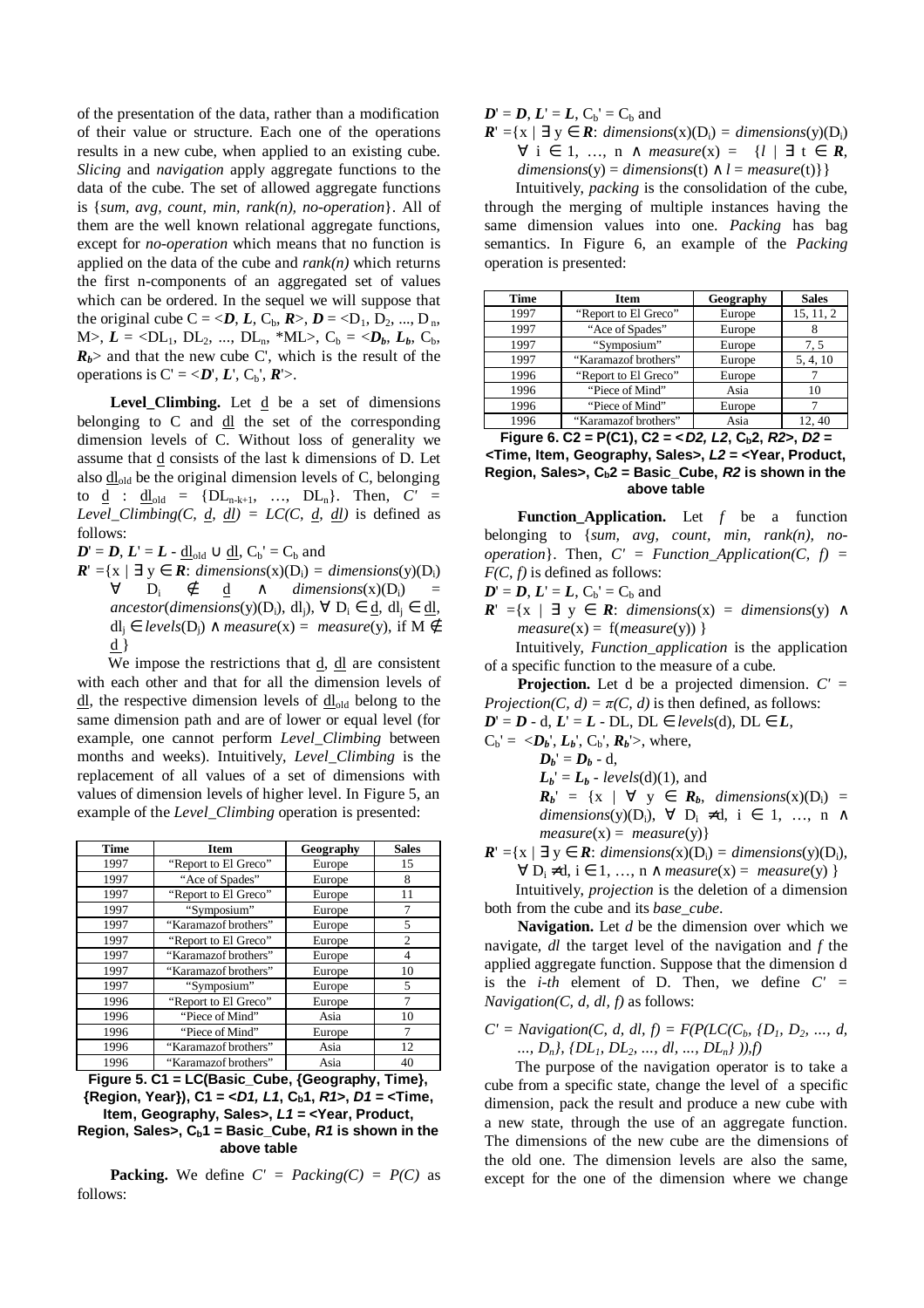level. Notice that the restrictions imposed by *Level\_Climbing*, regarding the position of the respective dimension levels in the dimension lattice, still hold. Furthermore, the *base\_cube* remains the same. The *Navigation* is performed at the level of the *base\_cube*, for reasons that will be best illustrated in the following example:

*C3 = Navigate(Basic\_Cube, Geography, Region, no\_operation)*

*C4 = Navigate(C3, Time, Year, sum)*

*C5= Navigate(C4, Time, Month, avg)*

| Time       | <b>Item</b>          | Geography | <b>Sales</b> |
|------------|----------------------|-----------|--------------|
| 1997-01-01 | "Report to El Greco" | Europe    | 15, 11       |
| 1997-01-01 | "Ace of Spades"      | Europe    | 8            |
| 1997-02-06 | "Symposium"          | Europe    | 7            |
| 1997-02-18 | "Karamazof brothers" | Europe    | 5            |
| 1997-02-18 | "Report to El Greco" | Europe    | 2            |
| 1997-03-03 | "Karamazof brothers" | Europe    | 4, 10        |
| 1997-03-28 | "Symposium"          | Europe    | 5            |
| 1996-10-12 | "Report to El Greco" | Europe    |              |
| 1996-05-06 | "Piece of Mind"      | Asia      | 10           |
| 1996-09-07 | "Piece of Mind"      | Europe    | 7            |
| 1996-03-28 | "Karamazof brothers" | Asia      | 12           |
| 1996-01-01 | "Karamazof brothers" | Asia      | 40           |

**Figure 7. C3 = Navigation(Basic\_Cube, Geography, Region, no\_operation), C3 = <D3, L3, Cb3, R3>, D3 = <Time, Item, Geography, Sales>, L3 = <Day, Product, Region, Sales>, Cb3 = Basic\_Cube, R3 is shown in the above table**

| <b>Time</b> | <b>Item</b>          | Geography | <b>Sales</b> |
|-------------|----------------------|-----------|--------------|
| 1997        | "Report to El Greco" | Europe    | 28           |
| 1997        | "Ace of Spades"      | Europe    | 8            |
| 1997        | "Symposium"          | Europe    | 12           |
| 1997        | "Karamazof brothers" | Europe    | 19           |
| 1996        | "Report to El Greco" | Europe    |              |
| 1996        | "Piece of Mind"      | Asia      | 10           |
| 1996        | "Piece of Mind"      | Europe    |              |
| 1996        | "Karamazof brothers" | Asia      | 52           |

**Figure 8. C4 = Navigation(C3, Time, Year, sum), C4 = <D4, L4, Cb4, R4>, D4 = <Time, Item, Geography, Sales>, L4 = <Year, Product, Region, Sales>, Cb4 = Basic\_Cube, R4 is shown in the above table**

| <b>Time</b> | <b>Item</b>                      | Geography | <b>Sales</b> |
|-------------|----------------------------------|-----------|--------------|
| 1997-01     | "Report to El Greco"             | Europe    | 13           |
| 1997-01     | "Ace of Spades"                  | Europe    | 8            |
| 1997-02     | "Symposium"                      | Europe    | 7            |
| 1997-02     | "Karamazof brothers"             | Europe    | 5            |
| 1997-02     | "Report to El Greco"             | Europe    | 2            |
| 1997-03     | "Karamazof brothers"             | Europe    | 7            |
| 1997-03     | "Symposium"                      | Europe    | 5            |
| 1996-10     | "Report to El Greco"             | Europe    | 7            |
| 1996-05     | "Piece of Mind"                  | Asia      | 10           |
| 1996-09     | "Piece of Mind"                  | Europe    | 7            |
| 1996-03     | "Karamazof brothers"             | Asia      | 12           |
| 1996-01     | "Karamazof brothers"<br><i>.</i> | Asia      | 40           |

**Figure 9. C5= Navigation(C4, Time, Month, avg), C5 = <D5, L5, Cb5, R5>, D5 = <Time, Item, Geography, Sales>, L5 = <Month, Product, Region, Sales>, Cb5 =**

**Basic\_Cube, R5 is shown in the above table**

This example shows that the basic contribution of the navigation operator is that it can allow any sequence of operations along the dimension hierarchies. The navigation from the *Basic\_Cube* to cube *C5*, is characterized by three features:

- 1. it preserved the previous navigations -e.g. the navigation to the dimension level of Geography (Region),
- 2. it allowed the application of the average function over a cube whose data was previously produced through the application of a sum function. If the definition of the navigation was done on the result of the actual cube, the correct calculation of the result would not be possible,
- 3. it allowed the *drilling down* at the Time dimension (i.e. moving directly from "Year" to "Month" level) without having to join cubes directly. The drill-down operation was mapped to *Level\_Climbing* upwards in the Time dimension. The consinstency of the values between different levels in the dimension lattice guarantees a correct result.

**Dicing.** Let *d* be the dimension over which we perform the dicing,  $\sigma$  a formula consisting of a dimension, an operator and a value *v*. We assume that v belongs to the values of the dimension level of *d* in C and that  $\sigma$  is applicable to *d* (in the sense presented in [15]) i.e. that  $\{\langle \cdot, \cdot \rangle\}$  are applied to atomic dimension levels and  $\{\equiv, \subset, \in\}$  to multi-valued ones). Let  $\sigma(v)$  be of the form *d op v.* Then,  $C' = Dicing(C, d, \sigma(v))$  is defined as follows:

 $D' = D, L = L'$ ,

$$
C_{b} = \langle D_{b}, L_{b}, C_{b}, R_{b} \rangle, \text{ where}
$$
  
\n
$$
D_{b} = C_{b} D_{b}, L_{b} = C_{b} L_{b}, \text{ and}
$$
  
\n
$$
R_{b} = \{x \mid x \in C_{b} R_{b}, x[d] \text{ op } y = \text{true}, y \in
$$
  
\ndescendants(v, levels(d)(1))\}

 $R' = \{x \mid \exists x \in R, x[d]$  op  $v = true\}$ 

Intuitively, *dicing* is a simple form of selection. Yet, it has its impact both on the cube itself and its *base\_cube.* We are allowed to check for descendants of *v* in the *base\_cube*, since each dimension path ends at a dimension level of the lowest granularity and the *base\_cube* is in the lowest possible granularity for all levels.

**Slicing.** Let *d* be the dimension which we slice and *f* the applied aggregate function. We define *Slicing* as follows:

 $C' = Slicing(C, d, f) = F(P(\pi(LC(C_b, {D_1, D_2, ..., d, ...,$ *Dn}, {DL1, DL2, ..., dl, ..., DLn} ), d)),f)*

The purpose of the slicing operator is to take a cube from a specific state, cut out a specified dimension and aggregate over the rest of the dimensions, using an aggregation function. Notice that all the restrictions of *Level\_Climbing* implicitly hold, without realy affecting the *Slicing* operation. In Figures 10, 11, an example of the *Slicing* operation is presented.

In this section we have defined cubes and cube operations for a multidimensional model. Since in practice, the multidimensional view of data is supported from multidimensional (MOLAP) or relational (ROLAP) engines, in the following section we will provide a mapping of the structures and the operations of the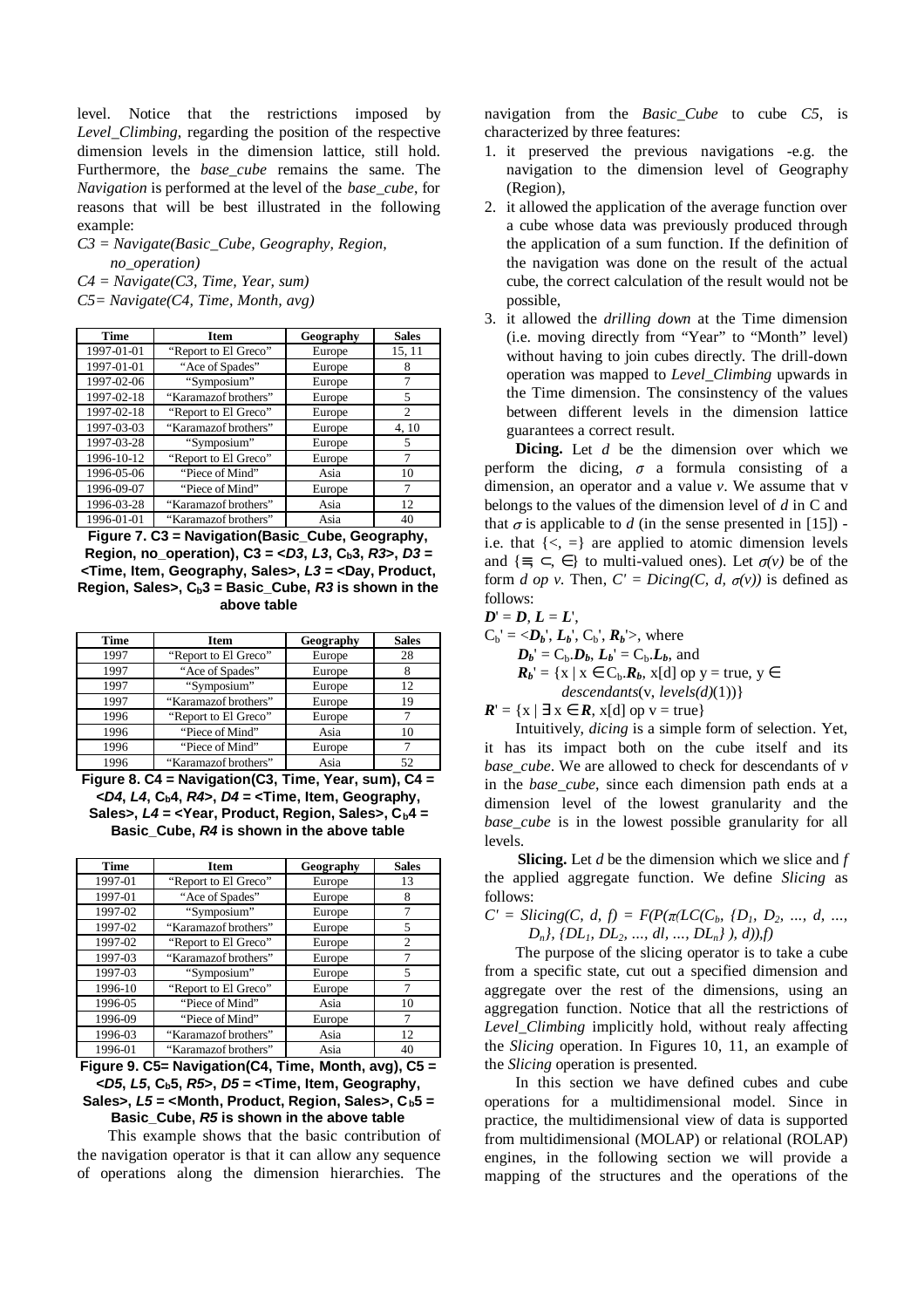multidimensional model, to the relational model and to multidimensional arrays.

| Item                 | Geography | <b>Sales</b> |
|----------------------|-----------|--------------|
| "Ace of Spades"      | Europe    |              |
| "Karamazof brothers" | Asia      | 26           |
| "Karamazof brothers" | Europe    | 6.3          |
| "Piece of Mind"      | Asia      | 10           |
| "Piece of Mind"      | Europe    |              |
| "Report to El Greco" | Europe    | 8.75         |
| "Symposium"          | Europe    |              |

**Figure 10. C6 = Slicing(C4, Time, avg), C6 = <D6, L6,**  $C_b$ 6,  $R$ 6 $>$ ,  $D$ 6 = <**Item, Geography, Sales** $>$ **,**  $L$ **6 = < Product, Region, Sales>, R6 is shown in the above table**

| <b>Item</b>          | Geography | <b>Sales</b>   |
|----------------------|-----------|----------------|
| "Report to El Greco" | Rhodes    | 15             |
| "Ace of Spades"      | Paris     | 8              |
| "Report to El Greco" | Athens    | 11             |
| "Symposium"          | Rhodes    | 7              |
| "Karamazof brothers" | Paris     | 5              |
| "Report to El Greco" | Athens    | $\overline{c}$ |
| "Karamazof brothers" | Rhodes    | 4              |
| "Karamazof brothers" | Athens    | 10             |
| "Symposium"          | Rhodes    | 5              |
| "Report to El Greco" | Paris     | 7              |
| "Piece of Mind"      | Tokyo     | 10             |
| "Piece of Mind"      | Rhodes    | 7              |
| "Karamazof brothers" | Tel Aviv  | 12             |
| "Karamazof brothers" | Tel Aviv  | 40             |

**Figure 11. C6 = Slicing(C4, Time, avg),**  $C_b 6 = \langle D_b 6, \rangle$  $L_b$ **6**,  $C_b$ **6**,  $R_b$ **6**>,  $D_b$ **6** = <**Item**, Geography, Sales>,  $L_b$ **6** = **< Product, City, Sales>, Rb6 is shown in the above table**

## **4. A mapping of the multidimensional model to an extended relational data model**

In this section we map multidimensional cubes, defined in Section 3, to relational tables. For this purpose we will base our approach on the extended relational model and algebra proposed in [15]. *Atomic* vs. *setvalued attributes<sup>1</sup>* (with bag semantics) are introduced. Apart from the classical relational operations, operations such as *packing*  $(P_X(r))$  (merging tuples with the same values for several attributes into one tuple) and *function\_application* (*r[\*X, fi]*) (application of a function *fi* to a multi-valued attribute *\*X*) are introduced. A more detailed presentation for the employed model can be found in [18].

The motivation for the relational mapping is double: on the one hand, the engine performing ROLAP must be able to map multidimensional to relational entities and on the other hand, the data warehouse administrator can be helped to check out whether a relational database fulfills the requirements to model a cube (and vice versa what kind of database one needs to construct in order to be able to map a cube to relational tables).

l

At the end of the section a mapping of our multidimensional model to multidimensional arrays (used as logical structures in engines performing MOLAP) is also presented.

### **4.1. Mapping of cubes to relations**

To map multidimensional cubes to relations we need as prerequisite, the existence of two mapping functions  $\alpha$ and  $\lambda$ . The function  $\alpha$  maps a dimension level to an attribute of a relation, whereas  $\lambda$  is its inverse and maps an attribute to a dimension level. We say that a dimension level DL *represents* an attribute A, and vice versa, if  $\alpha(DL) = A$ , and consequently  $\lambda(A) = DL$ .

A dimension level can be mapped to more than one attributes. The reason for this is that in both *star* and *snowflake* schemata, which are common for data warehousing and ROLAP applications, two columns possibly related by foreign key constraints- in two different tables, may represent the same entity, due to normalization. Furthermore, we make the assumption that an attribute and a dimension level which can be mapped to one another, have the same structure (simple vs. set-valued) and domain.

**Definition 1.** A relation r, defined over a relation scheme  $R(A_1, A_2, ..., A_k)$ , *represents* a dimension path  $D_p$  (denoted also as  $r = R_D(D_p)$ ) iff

- 1.  $∀ DL<sub>i</sub> ∈ levels(D<sub>p</sub>) ∃ A<sub>i</sub> ∈ R: a(DL<sub>i</sub>) = A<sub>i</sub>$
- 2.  $\forall A_j \in R \exists DL_i \in levels(D_p): \lambda(A_j) = DL_i$
- 3. If  $DL_s$  is the lowest level of  $D_p$ ,  $\forall \delta \in dom(DL_s)$ ,  $\forall A_i$  $\in$  R,  $\exists$  exactly one t, t  $\in$  r: t[A<sub>i</sub>] = *ancestor*( $\delta$ ,  $\lambda$ (A<sub>i</sub>)),
- 4.  $\forall$  t  $\in$  r,  $\forall$  A<sub>i</sub>  $\in$  R,  $\exists$   $\delta$ ,  $\delta$   $\in$   $dom(DL<sub>s</sub>)$ : t[A<sub>i</sub>] =  $\textit{ancestor}(\delta, \lambda(A_i)),$

Intuitively, for a table to represent a dimension path, there must be a one to one mapping between the table columns and the dimension levels of the dimension path (items (1), (2) in definition 1). The instantiation of the table is such, so that for every value of the lowest granularity there is a tuple with all its ancestors (item 3). Furthermore, we require that the table contains no more tuples than those needed to represent the values (item 4). The tables representing dimension paths are denormalized structures, commonly employed in *star schemata* in data warehouses; they are usually encountered with the name *dimension tables*. For example, the dimension *Geography*, which comprises of a single dimension path, can be represented using the table in Figure 12.

| <b>Region</b> | Country                                            | <b>City</b> |
|---------------|----------------------------------------------------|-------------|
| Europe        | Hellas                                             | Athens      |
| Europe        | Hellas                                             | Rhodes      |
| Europe        | France                                             | Paris       |
| Asia          | Israel                                             | Tel Aviv    |
| Asia          | Japan                                              | Tokyo       |
|               | $\Gamma$ ianna 40. Caeanamhar dhuanaign ea a tabla |             |

**Figure 12. Geography dimension as a table**

From the definition of the *ancestor* operator, and its transitivity property it follows easily that if we consider the values of two attributes of the same tuple, they are

<sup>&</sup>lt;sup>1</sup> This requirement does not constraint the applicability of the algebra, since existing DBMSs already support  $NF<sup>2</sup>$  characteristics. The object extensions of the upcoming SQL3 standard will formalize this kind of support [10].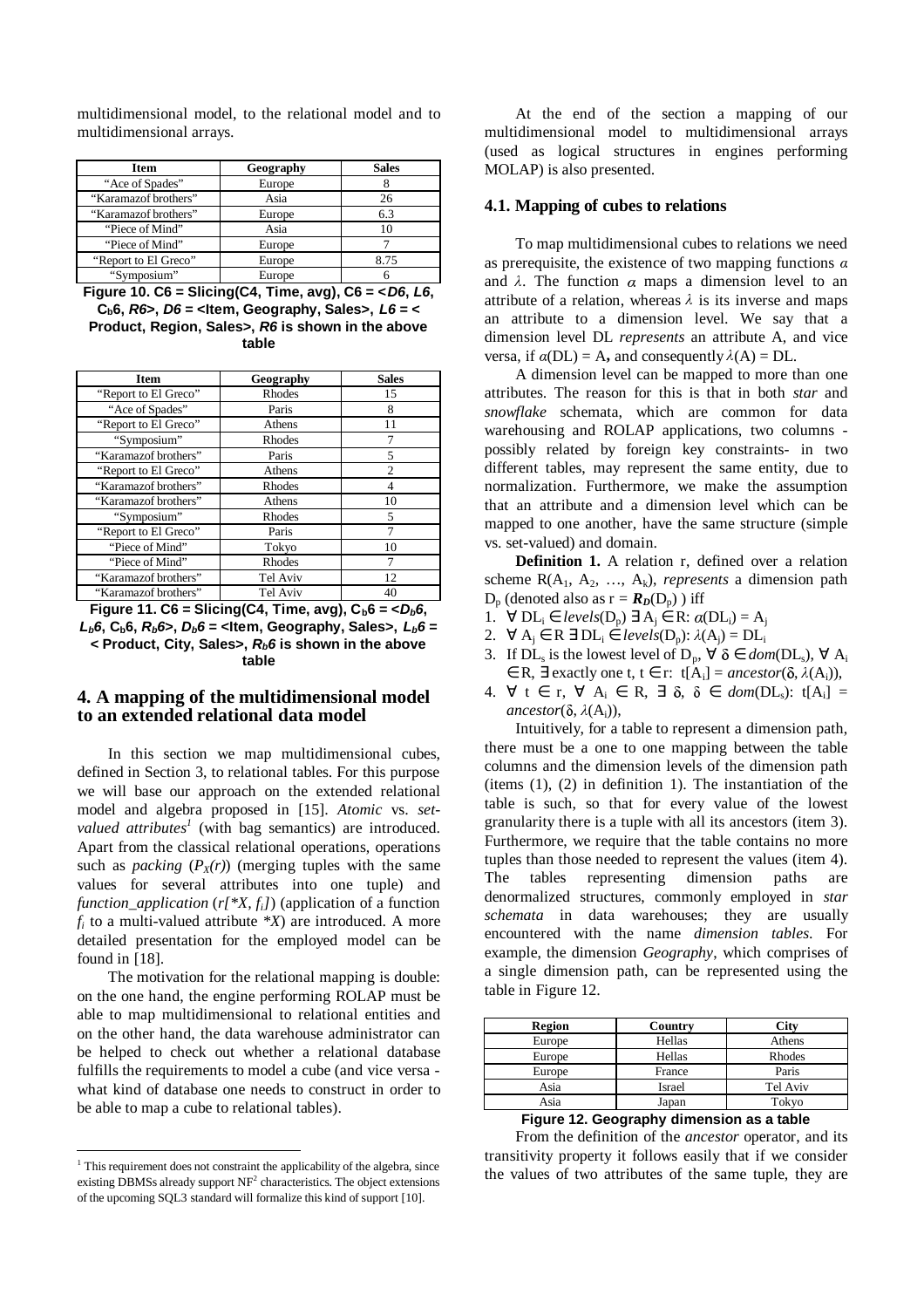characterized from an *ancestor* relationship between them.

**Definition 2.** A relation r, defined over a relation scheme  $R = (A_1, A_2, ..., A_k)$ , is the *base\_cube\_table* of a cube  $C = \langle D, L, C_{base}, R \rangle$  (denoted also as  $r = R_B(C)$ ) iff 1.  $\forall$  DL  $\in$  C<sub>base</sub>.*L*,  $\exists$  A<sub>i</sub>  $\in$  R: DL  $= \lambda(A_i)$ 

- 2.  $\forall$   $x = \langle x_1, x_2, ..., x_{k-1}, x_{m} \rangle \in C_{base}$ .  $\mathbb{R}_{base}$ ,  $\exists$   $t \in r$ .  $x[x_i] = t[\alpha(DL_i)],$  where  $x_i \in dom(DL_i)$
- 3.  $\forall$  t  $\in$  r, t = <a<sub>1</sub>, a<sub>2</sub>, ..., a<sub>k-1</sub>, \*a<sub>m</sub>>,  $\exists$  x, x  $\in$  C<sub>base</sub>. $\mathbf{R}_{base}$ : t[ $A_i$ ] =  $x[\lambda(A_i)]$ , where  $a_i \in A_i$ .

**Definition 3.** A relation r defined over a relation scheme  $R = (A_1, A_2, ..., A_k)$  is *the cube\_table* of a cube  $C = \langle D, L, C_{base}, R \rangle$  (denoted also as  $r = R_C(C)$ ) iff

- 1.  $\forall$  DL  $\in$  C.*L*,  $\exists$  A<sub>i</sub>  $\in$  R: DL =  $\lambda$ (A<sub>i</sub>)
- 2.  $\forall$   $x = \langle x_1, x_2, ..., x_{k-1}, x_{m} \rangle \in C.R$ ,  $\exists$   $t \in r: x[x_i]$  $t[\alpha(DL_i)]$ , where  $x_i \in dom(DL_i)$
- 3.  $\forall$  t  $\in$  r, t = <a<sub>1</sub>, a<sub>2</sub>, ..., a<sub>k-1</sub>, \*a<sub>m</sub>>,  $\exists$  x, x  $\in$  C.**R**, :  $t[A_i] = x[\lambda(A_i)],$  where  $a_i \in A_i$ .

Intuitively, we define a table to be a *cube\_table* of a cube if the dimension levels of the cube can be mapped to attributes of the table. The measure -which is also a dimension- is included in this definition (item 1 in definition 3). The contents of a table should be such, that all cells in the result of the cube have an equivalent tuple in the table (item 2 in definition 3). Furthermore, no tuples should exist in the table, where no equivalent cell exists in the result of the cube (item 3 in definition 3). A *base\_cube\_table* differs from a *cube\_table* in the fact that its attributes and data can be mapped to the *base\_cube* of a specific cube.

Definition 4. A database d defined over a database scheme *S represents* a cube  $C = \langle D, L, C_{base}, R \rangle$  iff:

- 1. ∀  $d_i$  ∈ *D measure\_dimension*(C), ∀  $d_{ni}$  ∈ *paths(d<sub><i>i*</sub>),
- $\exists r_i \in d : r_i = R_D(d_{pi})$
- 2.  $\exists$   $r_B \in d : r_B = R_B(C)$

3.  $\exists r_C \in d : r_C = R_C(C)$ 

A set of relations is the *dimension tables* of a cube, if for every cube dimension and for every dimension path of these dimensions (except for its measure) there is a relevant table in this set, *representing* the dimension path (item 1 in definition 4). If the *base\_cube\_table* of the cube also exists, then all the cube operations can be applied, by using the *base\_cube\_table* (item 2 in definition 4); remember that several operations in the multidimensional model have been defined with respect to the base cube. Furthermore, if there is a table in the set, being the *cube\_table* of the specific cube, then the data of the cube can be directly accessed through the *cube\_table* (item 3 in definition 4). In that case we say that the database *represents* the cube. Since we have required that the values of the dimension paths of different paths in the same dimension, are consistent with each other, then the consistency between the values of the dimension tables for the same dimension, comes natural.

The full schema for the bookstore database of our running example would be:

> TIME\_M(YEAR, MONTH, DAY) TIME\_W(YEAR, WEEK, DAY)

GEOGRAPHY(REGION, COUNTRY, CITY) ITEM(CATEGORY, TYPE, PRODUCT) DETAILED\_SALES(DAY, PRODUCT, CITY, SALES)

Supposing that the instantiantions are performed correctly, the *TIME\_M, TIME\_W, GEOGRAPHY, ITEM* relations are the *dimension tables*, whereas the *DETAILED\_SALES* relation is the *cube\_table* for the *Basic\_Cube*.

An interesting issue is that although our definition of dimension tables is based on the notion of denormalized *star* schemata our mapping is also applicable to fully normalized *snowflake* schemata, since that the dimension table of a star schema can be considered as a view defined on the respective tables of the snowflake schema. This is formally proved in [18]. The result is dual: one can map snowflake schemata to cubes and vice versa. Furthermore, cube operations can be mapped to relational operations for a snowflake schema.

For the rest of this paper, we assume that we have a cube  $C = \langle D, L, C_{base}, R \rangle, D = \langle d_1, d_2, ..., d_n, M \rangle, L =$  $\langle DL_1, DL_2, ..., DL_n, *ML \rangle$ . We also assume a database d defined over the database scheme  $S = (R_C, R_B, R_{D1}, R_{D2},$ ...,  $R_{Dn}$ ), an instantiation of *S*, s = ( $r_C$ ,  $r_B$ ,  $r_{D1}$ ,  $r_{D2}$ , ...,  $r_{Dn}$ ), where  $r_C = \mathbf{R}_c(C)$ , where  $r_C$  is defined over  $R_C = (A_{C1},$  $A_{C2}$ , ...,  $A_{Cn}$ ,  $A_{CM}$ ),  $r_B = R_B(C)$ , defined over  $R_B = (A_{B1}$ ,  $A_{B2}$ , ...,  $A_{Bn}$ ,  $A_{BM}$ ) and  $\forall d_i \in D$ ,  $r_{Di} = R_D(d_i)$ , defined over  $R_{Di} = (A_{i1}, A_{i2}, ..., A_{ik}).$ 

### **4.2. Relational mapping of cube operations**

In this subsection we will provide the relational mappings for the cube operations which were introduced in Section 3. For each operation we will provide a relational expression for both the *cube\_table* and the *base\_cube\_table* of the resulting cube. In other words, we examine the impact a cube operation has on the cell data of both the *base\_cube* and the cube itself and present tables that represent them. All formulas are fully proved in [18].

In Table 1, one can see the relation definitions for the *base* cube table for the results of the cube operations, where the *base\_cube\_table* changes. *Level\_Climbing, Packing, Function\_Application* and *Navigation* do not change the *base\_cube* of a cube. Consequently, one would normally expect that the *base\_cube\_table* will not change either.

The relational mapping of the result of *Projection* and *Slicing* with respect to the *base\_cube* of a cube, is the performance of a *projection* operation on the relevant attribute of its *base\_cube\_table*.

The mapping of *Dicing* is somewhat more complex than the mappings of other operations. With respect to the *base\_cube,* what must be done is the mapping of the parameter value *v* to its descendants, which are found at the *base\_cube\_table.* Consequently, we *join* the *base\_cube* with the proper *dimension table*, representing a dimension path which includes the respective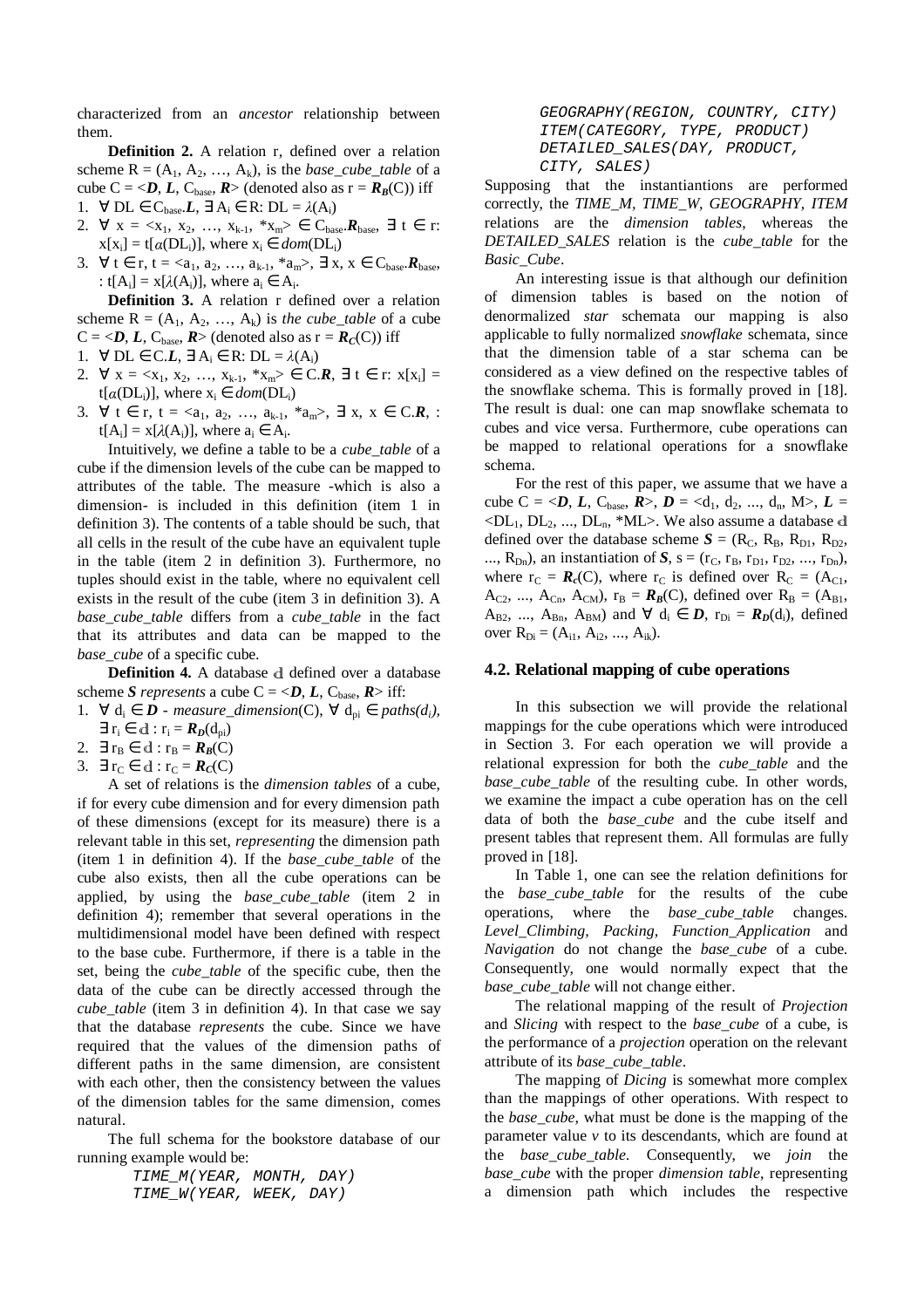dimension level of the diced cube, perform the *selection* at the result and then *project* the attributes of the *base\_cube\_table*.

As far as the *cube\_tables* are concerned, we also provide a set of formulas, one for each operation. The *cube\_tables* represent the actual result of an operation, expressed in a relation instance. For *Level\_Climbing*, first we project the dimension tables to the columns corresponding to the dimension levels of the new cube and the columns of the old cube. The relational mapping of the result of *Level\_Climbing* is the join of its *cube\_table* with all the *dimension tables* involved in the changing of levels and the performance of a projection, in order to keep just the attributes representing the correct dimension levels.

| $C' =$           | $R_B(C') = r_B[A_{B1}, A_{B2}, , A_{Bk-1}, A_{Bk+1},$     |
|------------------|-----------------------------------------------------------|
| Projection(C, d) | , $A_{Bn}$ , $A_{BM}$ ], defined over $R_B' = (A_{B1},$   |
|                  | $A_{B2}, , A_{Bk-1}, A_{Bk+1}, , A_{Bn}, A_{BM}$          |
|                  | where $A_{Bk} = a(DL_k)$ , $DL_k \in$                     |
|                  | $C_{base}$ , $DL_k \in levels(d)$ , d is the k-           |
|                  | th dimension of C.                                        |
| $C' =$           | $R_B(C') = ((r_B \bowtie_{AD1 = AD1} r_D')[\sigma(v)),$   |
| Dicing(C, d,     | $(A_D])[A_{B1}, A_{B2}, , A_{Bn}, A_{BM}]$ defined        |
| $\sigma(v)$      | over $R_B' = (A_{B1}, A_{B2}, , A_{Bn}, A_{BM})$ ,        |
|                  | and $A_D = \alpha(DL_k)$ , $DL_k \in C.L$ , $DL_k \in$    |
|                  | levels(d), $r_D$ represents $d_p$ , $d_p \in$             |
|                  | $paths(d), DLk \in dp, rD' = (rD)[AD1, AD]$               |
|                  | and $A_{D1} = a(levels(d)(1))$                            |
| $C' =$           | $R_B(C') = r_B[A_{B1}, A_{B2}, , A_{Bk-1}, A_{Bk+1},$     |
| Slicing(C, d, f) | , $A_{Bn}$ , $A_{BM}$ ], defined over $R_B' = (A_{B1},$   |
|                  | $A_{B2}, , A_{Bk-1}, A_{Bk+1}, , A_{Bn}, A_{BM}$          |
|                  | and $A_{Bk} = \alpha(DL_k)$ , $DL_k \in C_b.L_b$ , $DL_k$ |
|                  | $\in$ levels(d).                                          |

#### **Table 1. Base\_cube\_table for the results of cube operations**

The relational mapping of the result of *Packing* in a cube, is the performance of a *packing* operation on its *cube\_table*, on the attribute representing the measure of the cube. The relational mapping of the result of *Function\_Application*, is the performance of a *function\_application* operation on the attribute of its *cube\_table* representing the measure of the cube. A *projection* on the *cube\_table* can model the results of the *Projection* of a cube with respect to its cell data.

Since *Navigation* and *Slicing* have been defined as complex operations, based on other atomic operations, the application of the relational mappings of the cube operations which participate at their definition, produces the formula for the calculation of the *cube\_table* of the product of these operations. Notice that the restrictions imposed by *Level\_Climbing* still hold. The mapping of *Dicing* is just the performance of a *selection* on its *cube\_table*. All formulas are presented in table 2.

## **4.3 A mapping of the multidimensional model to multidimensional arrays**

The multidimensional model can trivially be mapped to multidimensional arrays, practically in the same way it is done in [5]. We assume that there exists a mapping function *enum(d)* between a value *d* of a dimension level *l* and the set of integers. In other words, for each dimension level, we assign a unique integer to each one of its values. The assignment is done in a contiguous fashion. As a result, each value  $x = \{x_1, x_2, \ldots, x_n\}$ *xn, \*m]*, belonging to the cell data of a cube can be considered to be as the conjunction of coordinates *[enum(x<sub>1</sub>), enum(x<sub>2</sub>), ..., enum(x<sub>n</sub>)]* with value  $*$ *m*.

The cube can still be considered to be a 4-tuple  $C =$  $\langle D, L, C_{\text{base}}, R \rangle$ . We do not need to change the cube operations either: the only thing that changes is that we now have an additional way to refer to the cell data of the cube.

| $C' =$                              | $\boldsymbol{R}_{c}(C') = r_{C}^{\prime} = (r_{C} \bowtie_{A C n-k+1} P_{D C n-k+1}$                                |  |
|-------------------------------------|---------------------------------------------------------------------------------------------------------------------|--|
| Level_Climbing(                     | $_{k+1}^{\prime}$ $\bowtie$ ACn-k+2 = ACn-k+2 $r_{DCh-k+2}^{\prime}$ $\bowtie$ $\bowtie$                            |  |
| $C, \underline{d}, \underline{dl})$ | $_{ACn = ACn}$ $r_{Dn}$ <sup>'</sup> )[ $A_{C1}$ , $A_{C2}$ , $A_{Cn-k}$ ,                                          |  |
|                                     | $A'_{Cn-k+1}$ , $A'_{Cn}$ , $A_{CM}$ ] defined over $R_C$ '                                                         |  |
|                                     | $=(A_{C1}, A_{C2}, , A_{Cn-k}, A_{Cn-k+1}, ,$                                                                       |  |
|                                     | $A_{\text{Cn}}$ , $A_{\text{CM}}$ , where <u>d</u> consists of the k                                                |  |
|                                     | last dimensions of <b>D</b> , $r_{Di}$ =                                                                            |  |
|                                     | $(r_{Di})[\alpha(DLi), A_{Ci}], \forall i, k \leq i \leq n,$                                                        |  |
|                                     | defined over $R_{di} = (A_{Ci}, A_{ci})$ .                                                                          |  |
| $C' = Pack(C)$                      | $R_c(C') = r_C' = P_{ACM}(r_c)$ , defined over                                                                      |  |
|                                     | $R_C' = (A_{C1}, A_{C2}, , A_{Cn}, A_{CM}),$                                                                        |  |
|                                     | where $A_{CM}$ ' =                                                                                                  |  |
|                                     | $\alpha$ (measure_dimension_level(C'))                                                                              |  |
| $C' =$                              | $\mathbf{R}_c(C') = r_c' = r_c[$ *ACM, f] defined                                                                   |  |
| Function_Applica                    | over $R_C = (A_{C1}, A_{C2}, , A_{Cn}, A_{CM}),$                                                                    |  |
| tion(C, f)                          | where $A_{CM}$ ' =                                                                                                  |  |
|                                     | $a$ (measure_dimension_level(C')).                                                                                  |  |
| $C' =$                              | $\mathbf{R}_{c}(C') = r_{C} = r_{C}[A_{C1}, A_{C2}, , A_{Ck-1},$                                                    |  |
| Projection(C, d)                    | $A_{Ck+1}, , A_{Cn, A_{CM}}$                                                                                        |  |
|                                     | defined over $R_C = (A_{C1}, A_{C2}, ,$                                                                             |  |
|                                     | $A_{Ck-1}, A_{Ck+1}, , A_{Cn}, A_{CM}),$                                                                            |  |
|                                     | where $A_{Ck} = \alpha(DL_k)$ , $DL_k \in L$ , $DL_k$                                                               |  |
| $C' =$                              | $\in levels(d).$                                                                                                    |  |
|                                     | $R_c(C') = r_C' = (P_{ABM}((r_B \Join_{AB1 = AB1})$                                                                 |  |
| Navigation(C, d,                    | $r_{D1}$ <sup>'</sup> $\bowtie$ <sub>AB2 = AB2</sub> $r_{D2}$ <sup>'</sup> $\bowtie$ $\bowtie$ <sub>ABn = ABn</sub> |  |
| dl, f                               | $r_{Dn}$ ')[ $A_{C1}$ , $A_{C2}$ , , $A_{cn}$ ,                                                                     |  |
|                                     | $(A_{BM}]))[{}^*A_{BM}, f]$ , where $r_{Di}$ =<br>$(r_{Di})[A_{Bi}, A_{Ci}] \forall i, 1 \le i \le n, A_{BM}$ =     |  |
|                                     | $\alpha$ (measure_dimension_level(C').                                                                              |  |
| $C' =$                              | $\mathbf{R}_c(C') = r_c' = r_c[\sigma(v), A_D]$ defined                                                             |  |
| $Dicing(C, d, \sigma(v))$           | over $R_C = (A_{C1}, A_{C2}, , A_{Cn}, A_{CM}),$                                                                    |  |
|                                     | and $A_D = a(DL_k)$ , $DL_k \in C.L$ , $DL_k$                                                                       |  |
|                                     | $\in levels(d).$                                                                                                    |  |
| $C' =$                              | $\boldsymbol{R}_{c}(C') = r_{C} = (P_{ABM}((r_{B} \bowtie_{AB1 = AB1})$                                             |  |
| Slicing(C, d, f)                    | $r_{D1}$ <sup>'</sup> $\bowtie$ <sub>AB2 = AB2</sub> $r_{D2}$ <sup>'</sup> $\bowtie$ $\bowtie$ <sub>ABn = ABn</sub> |  |
|                                     | $r_{Dn}$ ') [ $A_{C1}$ , $A_{C2}$ , , $A_{Ck-1}$ , $A_{Ck+1}$ , ,                                                   |  |
|                                     | $(A_{\text{Cn}}, A_{\text{BM}}))$ [* $A_{\text{BM}}$ , f], where $r_{\text{Di}}'$ =                                 |  |
|                                     | $(r_{Di})[A_{Bi}, A_{Ci}] \forall i, 1 \le i \le n$ , d is in                                                       |  |
|                                     | k-th position of the cube, and $A_{BM}$ =                                                                           |  |
|                                     | a(measure_dimension_level(C').                                                                                      |  |

**Table 2. Cube\_table for the results of cube operations**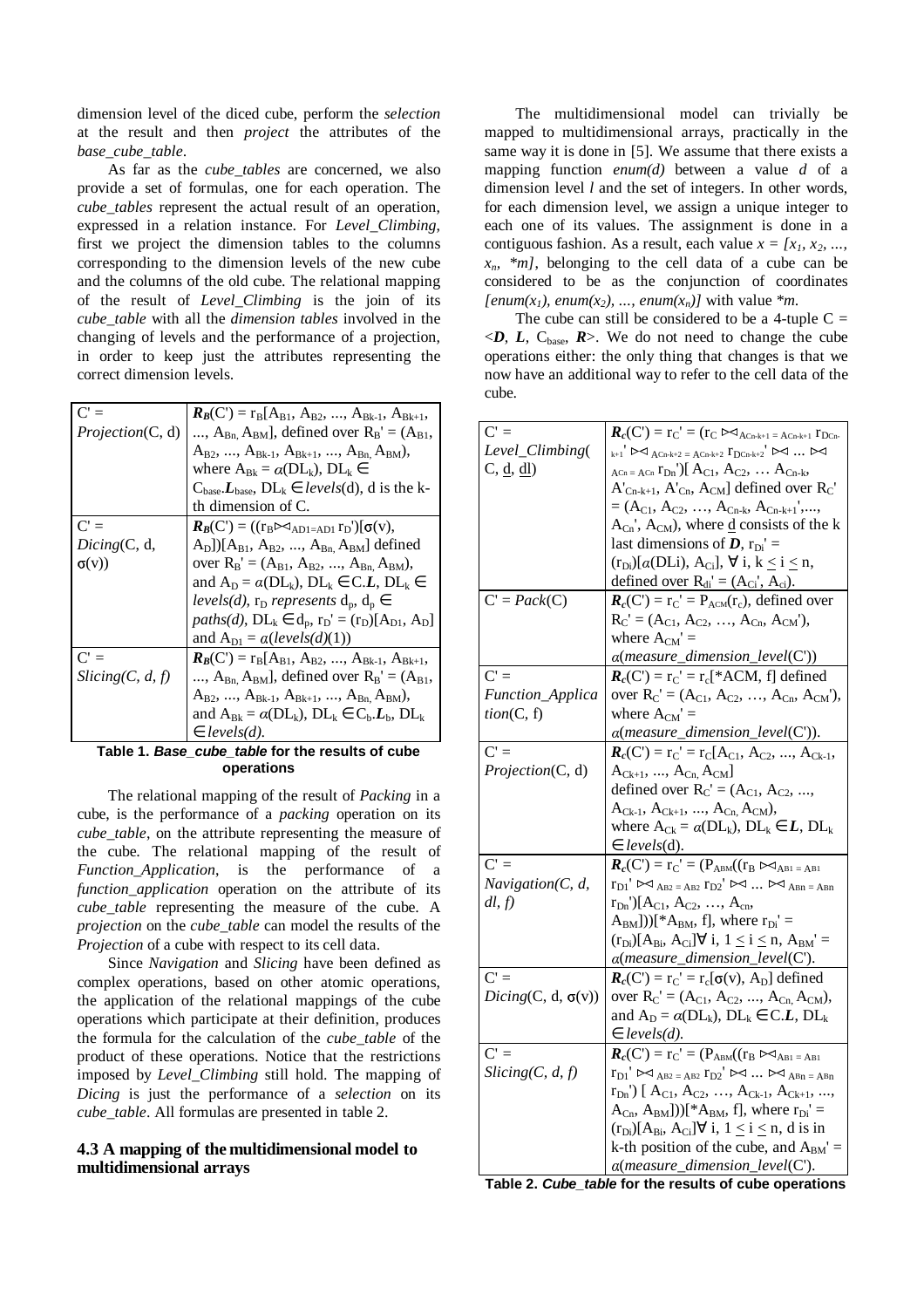In the following section, we will conclude our results and present topics for future work.

## **5. Conclusions and future work**

In this paper we have proposed a model for multidimensional databases. *Dimensions*, *dimension hierarchies* and *cubes* are formally introduced in our model. We have also introduced simple cube operations, such as *level\_climbing, packing, function\_application, projection*, *dicing* and complex ones, such as *navigation* and *slicing*. Our approach is based on the notion of the *base\_cube*, which can be used in the complex operations for the calculation of the results of the cube operations. A major motivation for our approach was the support of series of operations on the cubes (for example, the preservation of the results of previous operations and the applicability of aggregate functions in a series of operations). Efficiency is also targeted, so that information refinement operations (such as drill-down) are directly performed.

Furthermore, we have provided mappings of the multidimensional model (a) to the relational model, where cubes and dimensions are mapped to relations and cube operations to relational algebra operations and (b) to multidimensional arrays, through a mapping function.

Apart from the applicability to both MOLAP and ROLAP engines, a basic contribution of our approach for ROLAP engines is that although a cube is defined in terms of another cube, in its relational mapping, only the relational expressions are necessary. For example, if an OLAP tool is to perform a navigation operation, it is not obligatory that the result is always temporarily stored; the definition of a view over the *base\_cube\_table* is sufficient.

Yet, there are still issues which have not been dealt with. The relaxation of several constraints imposed throughout the definitions of the paper is a possible topic of future research (for example, the relaxation of the constraint that the dimension levels of the *base\_cube* must be of level 1). The applicability of existing results of research on view usability [11] can also be investigated in the framework we have set (especially since a relational mapping is provided), in order to optimize the execution of the operations. For example, if Navigation is to be performed in a *roll-up* fashion, one could possibly use the cell data of the cube itself, rather than calculating the new result from the basic cube. Finally, it is not at all certain, that the set of cube operations that we provide is exhaustive, so extensions and new operators are a topic of future research.

## **Acknowledgment**

The author wishes to thank Prof. Timos Sellis for many helpful and detailed comments which enabled the improvement of this paper. This research was partially supported by the European Commission funded LTR

ESPRIT project "DWQ: Foundations on Data Warehouse Quality", Project No. 22469 and by the General Secretariat of Research and Technology (Greece) under the PENED program.

### **6. References**

- [1] R. Agrawal, A. Gupta, S. Sarawagi, *"Modeling Multidimensional Databases"*, IBM Research Report, IBM Almaden Research Center, September 1995.
- [2] E. Baralis, S. Paraboschi, E. Teniente, *"Materialized View Selection in a Multidimensional Database"*, Proceedings of the 23rd VLDB Conference, 1997.
- [3] S. Chaudhuri, U.Dayal, *"Data warehousing and OLAP for Decision Support"*, Tutorials of 22nd VLDB Conference, 1996.
- [4] L. Cabbibo, R. Torlone, *"Querying Multidimesional Databases"*, 6th International Workshop on Database Programming Languages (DBPL6), 1997.
- [5] L. Cabbibo, R. Torlone, *"A Logical Approach to Multidimensional Databases"*, EDBT 1998.
- [6] DWQ, *"Deliverable D1.1, Data Warehouse Quality Requirements and Framework"*, NTUA, RWTH, INRIA, DFKI, UNIROMA, IRST, DWQ TR DWQ - NTUA - 1001, 1997, available at http://www.dbnet.ece.ntua.gr/~dwq/
- [7] C.G. Erickson, *"Multidimensionalism and the data warehouse"*, in the Data Warehousing Conference (Orlando FL, February 1995).
- [8] J. Gray, A. Bosworth, A. Layman, H. Pirahesh. *"Data Cube: A Relational Aggregation Operator Generalizing Group-By, Cross-Tabs, and Sub-Totals"*, Proceedings of ICDE '96, New Orleans, February 1996.
- [9] M. Gyssens, L.V.S. Lakshmanan, *"A Foundation for Multi-Dimensional Databases"*, Proceedings of the 23rd VLDB Conference, 1997.
- [10] K. Kulkarni, N. Mattos, A. Nori, *"Object-Relational Database Systems - Principles, Products and* Challenges", Tutorials of the 23<sup>rd</sup> International VLDB Conference, 1997.
- [11] A. Levy, A. O. Mendelzon, Y. Sagiv, D. Srivastava, *"Answering Queries using Views"*, In. PODS, 1995.
- [12] C. Li, X. Sean Wang, *"A Data Model for Supporting On-Line Analytical Processing"*, CIKM 1996.
- [13] OLAP Council, *"The OLAP glossary"*. http://www.olapcouncil.org, The *OLAP Council*, 1997.
- [14] G. Ozsoyoglu, M. Ozsoyoglu, F. Mata, *"A Language and a Physical Organization Technique for Summary Tables"*, Proceedings of the ACM SIGMOD Conference, 1985.
- [15] G. Ozsoyoglu, M. Ozsoyoglu, V. Matos, *"Extending Relational Algebra and Relational Calculus with Set-Valued Attributes and Aggregation Functions"*, ACM TODS 12(4), 1987.